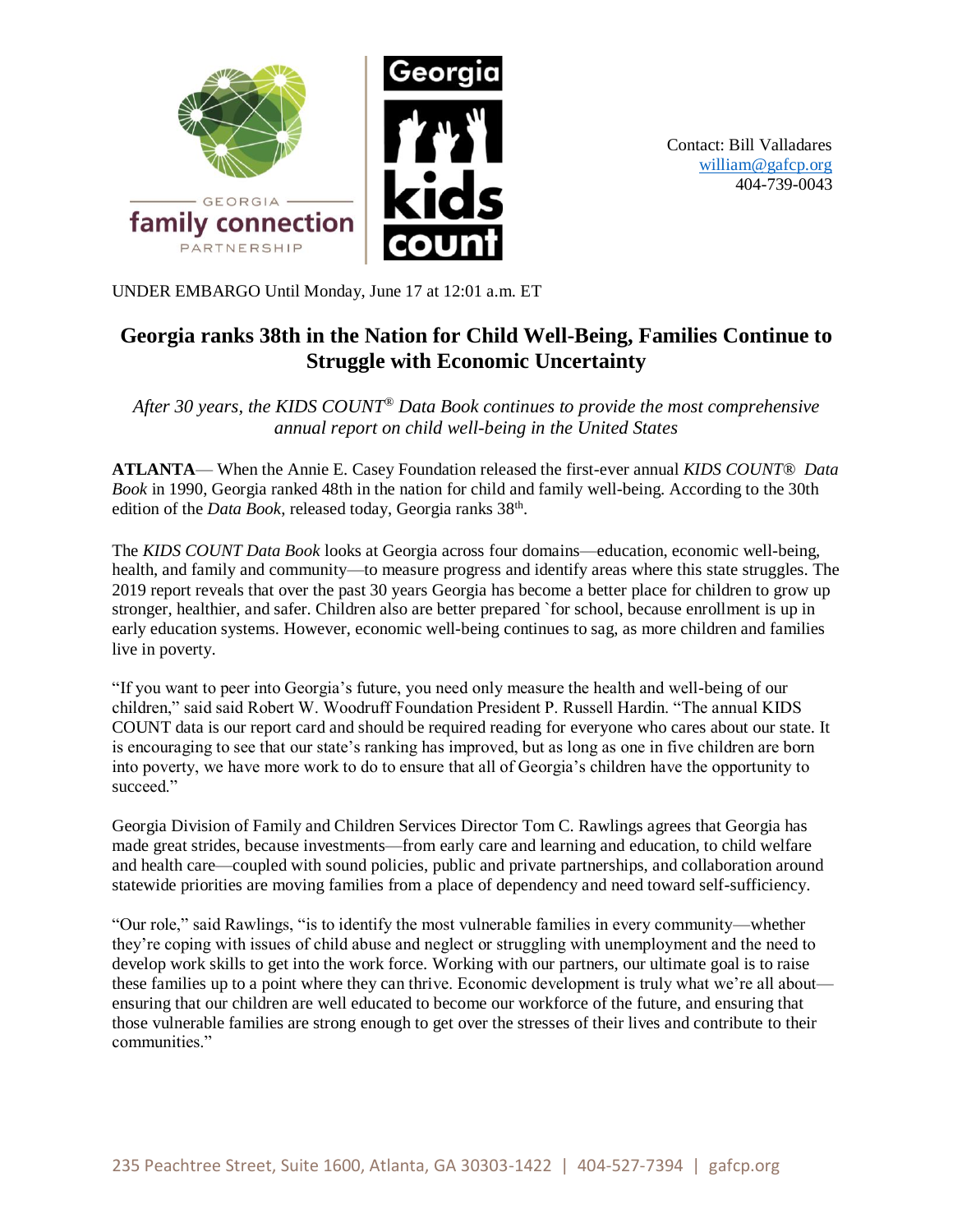## **Georgia ranks 34th in education**

Significantly more children in Georgia are proficient in reading and math today than 30 years ago. Twothirds of Georgia children scored below proficient in fourth grade reading in 2017, an improvement from the three-quarters who scored below proficient in 1992. And 69 percent of children scored below proficient in eighth grade math in 2017, compared with 86 percent who scored below proficient in 1990.

The percentage of Georgia's children not attending pre-school has decreased from 60 percent to 45 percent since 1990. However, the significant increase in population in Georgia means that, although a higher percentage of children are attending pre-school, the total number not attending is higher in 2019 than it was 30 years ago.

The proportion of Georgia's youth, age 16 to 19, who are not in school and not working, has dropped from 11 percent in 1990 to 9 percent today.

Georgia has made positive strides in education outcomes over the past 30 years, a result of increased investment in our education systems. The data indicate that continuing those investments is critical to maintaining our positive trajectory.

## **Georgia ranks 40th in economic well-being**

Today 28 percent of Georgia's children are living in homes where no parent has full-time, year-round employment, compared with 30 percent in 1990. And yet more than 500,000 of Georgia's children live in poverty. At 21 percent, Georgia's child poverty rate is higher than it was in 1990.

More children are living in homes with a high housing cost burden, because families are spending more than 30 percent of their household income on housing. In 1990, 27 percent of Georgia's children lived in households with this burden, compared with 30 percent—750,000 children—today.

## **Georgia ranks 34th in health**

In 1990, 13 percent of Georgia's children did not have health insurance. Today only 7 percent lack coverage. Still, Georgia's child uninsured rate remains higher than the national average of 5 percent.

Georgia's child and teen death rate was 52 per 100,000 in 1990. Today that rate is 28 per 100,000, which indicates improvements in safety and health care over the past three decades. And according to the most recent data, fewer teens abuse drug and alcohol, cut in half from 6 percent in 1990 to 3 percent today.

Despite these positive health trends, Georgia's low birthweight rate has increased significantly since 1990, at a 30-year high of 9.9 percent.

## **Georgia ranks 38th in Family and Community**

In 2017, 13 percent of Georgia's children were growing up in families where the head of household did not have a high school diploma, down from 27 percent in 1990. Georgia's teen birth rate has also significantly decreased during the past 30 years. Georgia had one of the highest teen birth rates in the nation in 1990 at 76 per 1,000 females age 15 to 19. Today, Georgia's rate is 22 per 1,000, closing in on the national average of 19 per 1,000.